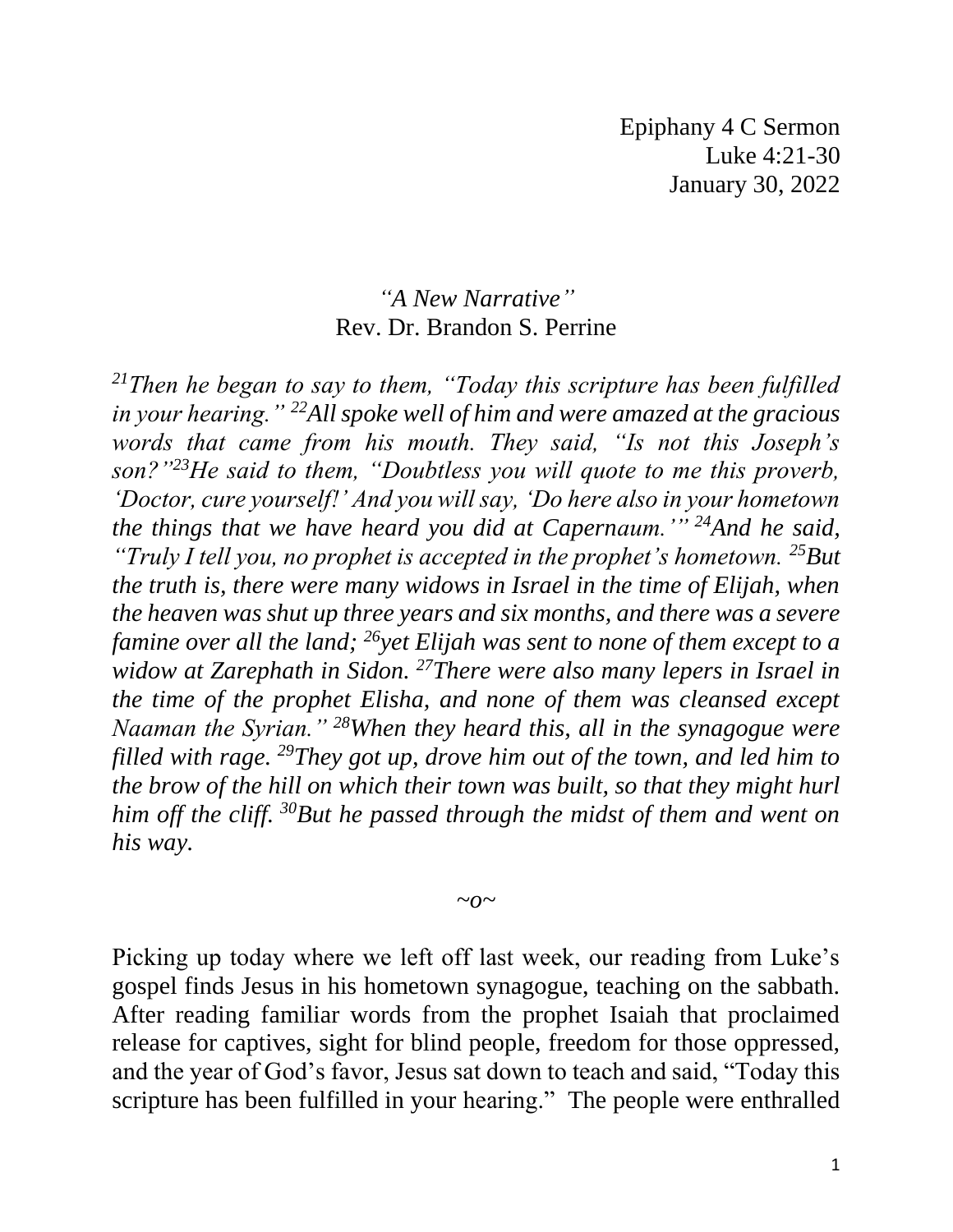with him. Perhaps they'd heard the stories of what Jesus had said and done in other Galilean towns. "This is Joseph's boy," they whispered proudly to one another, expectant about what this hometown hero had in store for them. What would he do? Who would he heal? What would they see?

As if hearing these questions, the excited expectation of his hometown crowd, Jesus said, "You're all thinking, 'Us too! We know what you've been up to in the region, but we're your real family, your neighbors, your friends.' But I know," he continued, "I won't be welcome here. Remember Elijah? During the drought and famine there were many hungry Hebrew widows, but Elijah went to a widow in Phoenicia. Remember Elisha? There were many lepers in Israel, but he cleansed Naaman the Syrian."

That's when it dawned on the hometown crowd that this proud son was not there to serve them. There would be no special treatment for them. And it infuriated them. Were they right to be angry? Was their sense of betrayal justified? Afterall, this was Jesus, the friendly neighborhood carpenter turned miracle-working rabbi. He'd gone to Torah School at this very synagogue, played pin-the-sword on the Roman with their children, built their homes, broken their bread. Who does this guy think he is? Suddenly, he's got power and a little fame, but nothing to share with his hometown? It's no wonder they wanted to push him down a hill! He belonged in Nazareth with them! If they couldn't have him, neither should anyone else, right?

Jesus' rejection at Nazareth was not due to the people's disbelief in him or his message. It was due to the simple fact that Jesus made it clear that his work and message couldn't belong to them alone; were bigger than Nazareth; were meant to be shared. The truth is, human beings are often not very good at sharing. This, I think, is due to the simple fact that human beings have adopted a narrative of scarcity. This narrative is firmly rooted in the most basic of assumptions: that resources are limited. If resources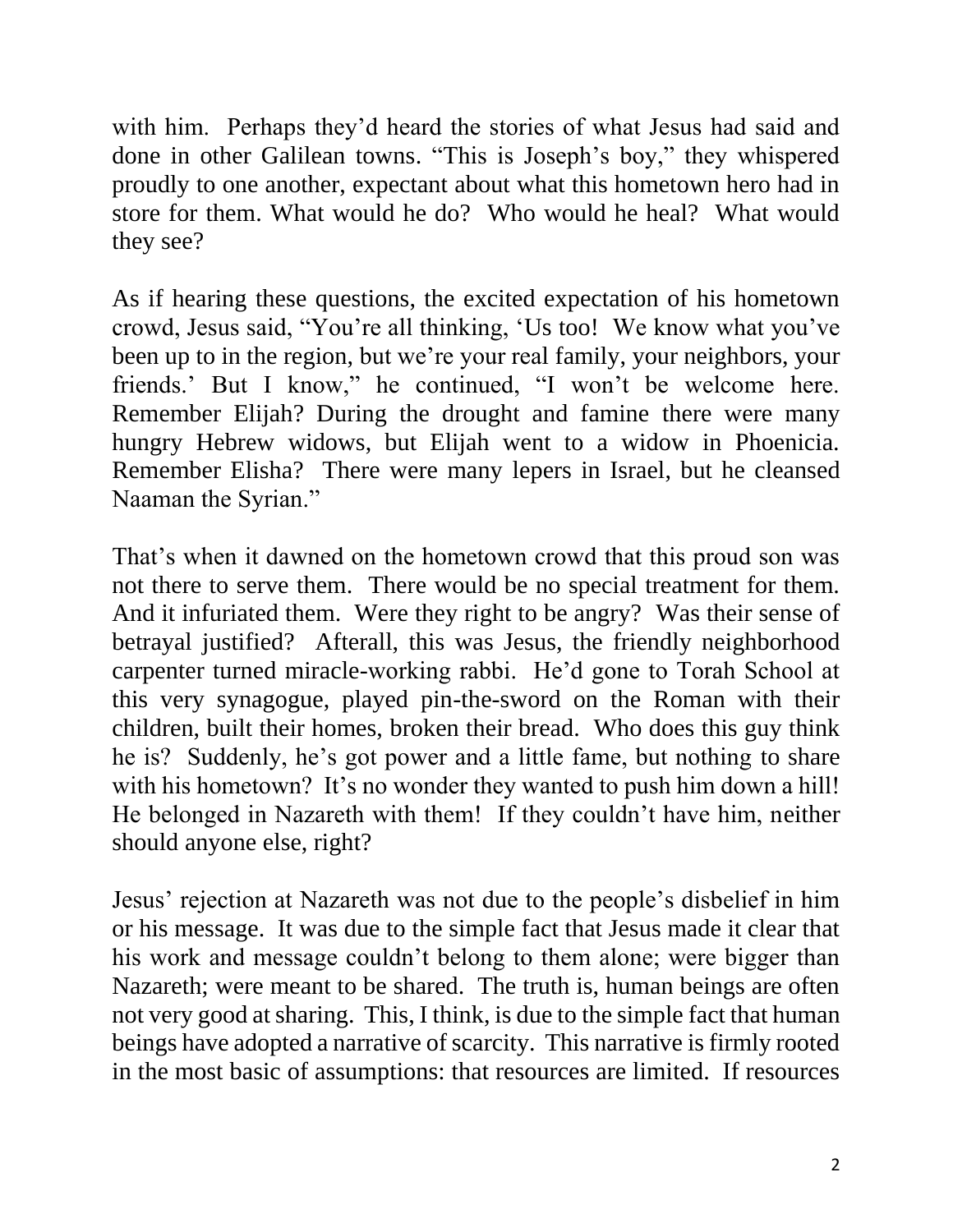are limited and everyone wants some, then a second assumption follows the first: that there won't be enough to go around.

We see the narrative of scarcity operating all over in 21<sup>st</sup> century America and in the modern world. While few would admit it aloud, many, if not most people, become obsessed getting theirs in a world of increasing demand and at least perceived decreasing supply. If resources are limited and everyone wants some, we've got to make sure there's enough for us. This attitude drives personal and corporate greed. It drives the burgeoning demands on natural resources and the careless stewardship of those same resources. It drives nationalist and isolationist ideologies and, in many cases, antimigration sentiment. At its core, a narrative of scarcity even drives the discussion about affordable healthcare and the minimum wage. What all of this really boils down to, though, is fear that if we all want the same things, there just can't be enough for everyone—not enough energy, or fossil fuel, or medicine, or food, or jobs, or money, or land, or…you fill in the blank. So, we reason, we'll make sure that there's at least enough for us. For me.

In Luke's story, the people of Nazareth wanted their share of whatever Jesus was offering. They knew he would be, or already was, a hot commodity. But he was just one man, after all. Finite. Limited. Sure to run out, or be used up, or find a better place to call home. They wanted their piece of the pie and if they couldn't have it, if Jesus wouldn't give it to them, nobody else should have it, have him, either.

It's a sad and cynical world view, but if we're honest, likely all of us can see examples of this narrative's pervasiveness in our own lives. Likely all of us have, at one time or another, taken stock of the actual or perceived limited supply of something and determined that at least *we* will get ours. I know I have.

Truth be told, religious congregations are notorious for their almost unchallenged adherence to the narrative of scarcity. In church, there is never enough, am I right? There are never enough volunteers, never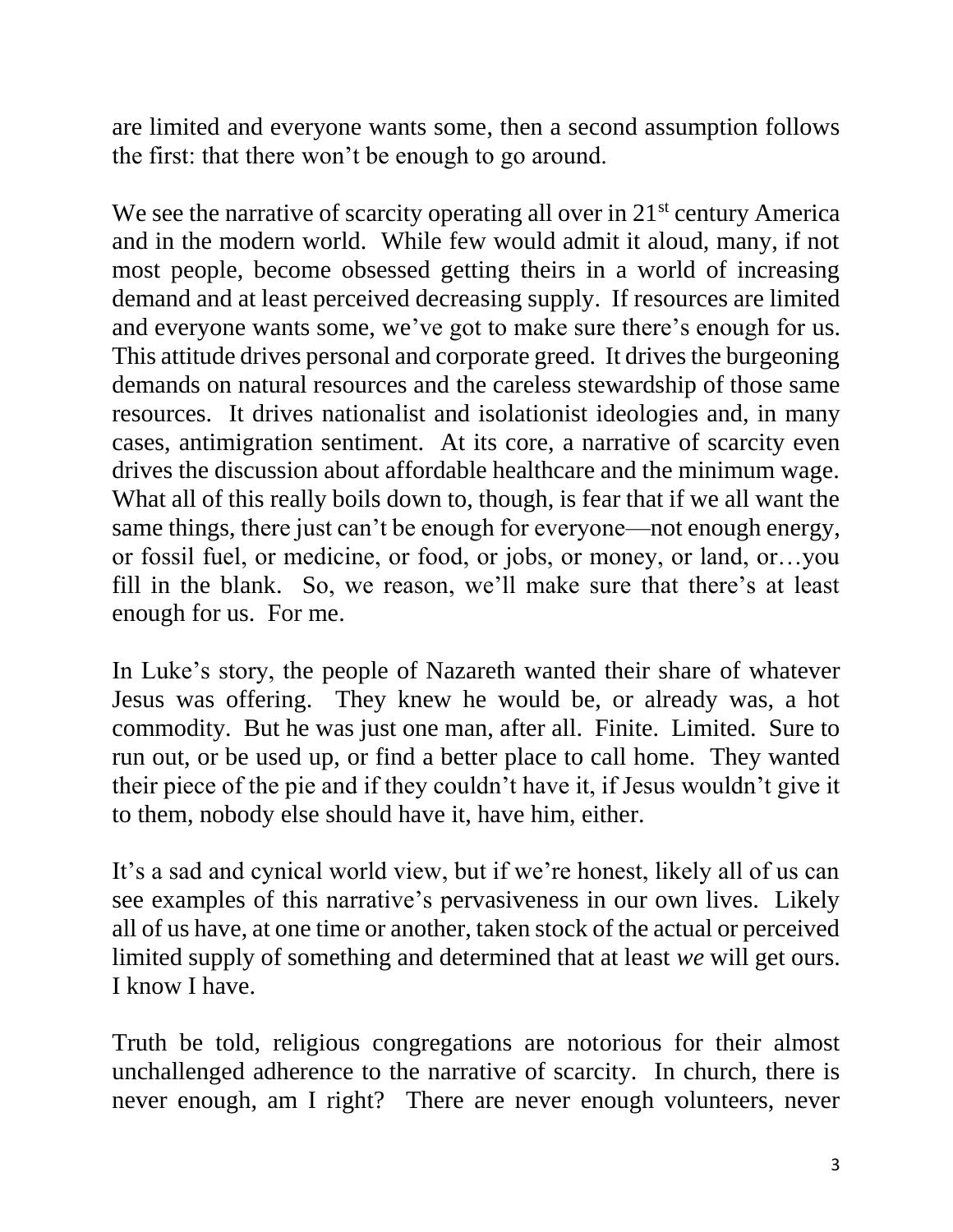enough funding, never enough participation. If I'm honest, I think that's why some people just quit going to church. In a culture that says "never enough" to everything, the church becomes just one more voice saying exactly the same thing.

And yet, Jesus challenges the narrative of scarcity at every turn. Just two chapters after this morning's story from Luke's gospel, Jesus encounters fishers who've been working all night and caught nothing. "Let down your nets for a catch," he tells them. Luke says that the nets were breaking and the boats were sinking because of the abundance of fish. Still later, Jesus heals and teaches great crowds of people with needs of all kinds. He declares, "Blessed are you who are poor, for yours is the kingdom of God. Blessed are you who are hungry now, for you will be filled." Still a little later, he feeds 5,000 men plus women and children with five loaves and two fish, and 12 baskets of leftovers are collected. Yet a little later, Jesus foreshadows a great heavenly banquet while sharing bread and wine with friends. Such is the abundance that Jesus reveals to challenge the prevailing narrative of scarcity.

The truth is, the only real difference between a narrative of scarcity and a narrative of abundance is attitude. The physical amounts of resources, goods, services, people, and funds remain exactly the same. But the attitude literally changes everything. An attitude of abundance acknowledges what there is and finds ways to get it to whoever needs it most. An attitude of abundance recognizes the challenges of lean budgets, but celebrates the variety of gifts in the people who make those budgets possible. An attitude of abundance evaluates limited resources and decides generosity anyway—because it feels good to be generous!

Now, before I say another word, I recognize that some of you are getting a bit suspicious. This is, after all, the day of our annual meeting and we will be adopting a budget. Let me assure you that this sermon is not a ploy to get you to increase your pledge!